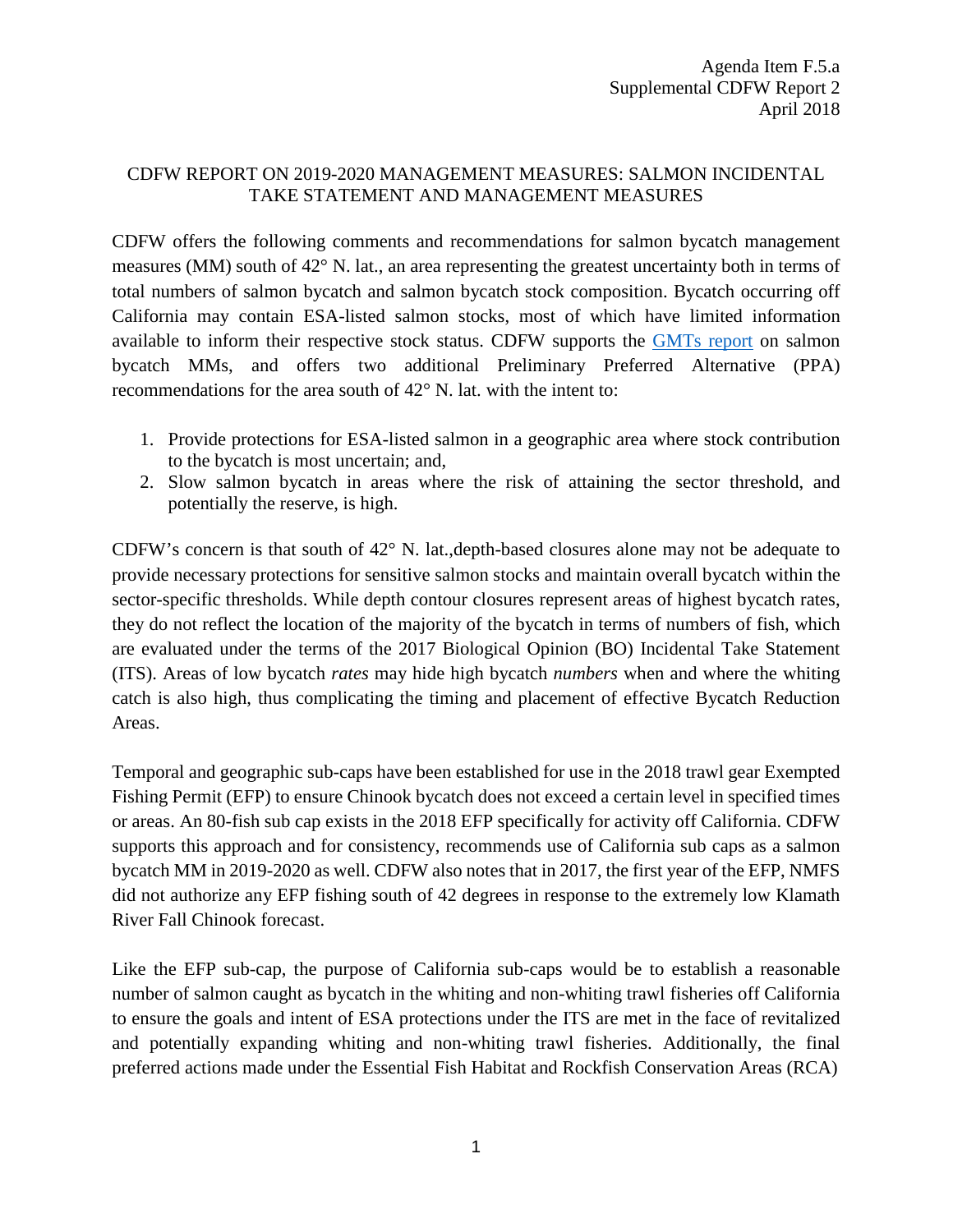agenda item may modify fishing behavior and resulting salmon bycatch. The proposed sub-caps are not to be viewed as harvest expectations, nor should they be considered an allocation.

## **GMT Issue B: Whiting sector mitigation measures**

The ITS states that whiting fleet distribution must be considered when developing MMs to avoid exceedance of the bycatch threshold. Page 2-183 of the 2017 BO states, "In particular, bycatch and bycatch rates are anticipated to be higher and more variable when the whiting fleet fishes under a Southern distribution [as defined by the 2012-2015 fleet distribution described in Figure 2-11 of the 2017 BO]; the fleet therefore has a substantial risk of exceeding the allowable take limits without effective management measures." Specifically, the BO concluded that if the whiting fleet was fishing under a Southern distribution, there is a 50 percent chance that the threshold of 11,000 would be exceeded (Table 2-49 and page 2-135). Holding a southerly-distributed whiting fleets' bycatch at a lower threshold would reduce the probability of accessing the Reserve, which is limited to three out of five consecutive years before triggering re-consultation.

On average, listed salmon ESUs contributed 5 percent or less of the Chinook bycatch in the whiting fleets (2017 BO, p. 2-112); however, upwards of 28 percent of the Chinook bycatch represented Klamath/Trinity Chinook, a stock under evaluation for listing. The 2017 BO goes on to describe the uncertainty around stock composition of the whiting bycatch, stating, "Significant uncertainty exists in the magnitude of ESU-specific impacts for fisheries in locations or time periods outside the available data. Areas south of 42° N. latitude and during the January-to-May period have particularly limited information" (p. 2-123). The southern-most mean latitude of stock composition data informing the bycatch composition linear regression model was at 43°55' N. lat., well north of California waters.

To account for changes in whiting fleet distribution and potential impacts on sensitive salmon stocks, **CDFW offers the following PPA:**

**Implement a 5,000 Chinook salmon bycatch sub-cap for all whiting sectors south of 42° N. lat. Through automatic action, upon attainment, or projected attainment, of the 5,000 Chinook sub-cap, all whiting sectors will temporarily close south of 42° N. lat. This closure would prompt Council evaluation at the next meeting under the inseason agenda item at the next regularly scheduled meeting.**

The sub-cap value of 5,000 Chinook represents half of the mean modeled salmon bycatch (9,997) under the Southern distribution scenario for average whiting attainment (2017 BO, Table 2-49 section 56d) and is intended to allow for minimal interruption to whiting fisheries while acknowledging the uncertainty in fleet distribution and expected salmon stock contribution to the bycatch.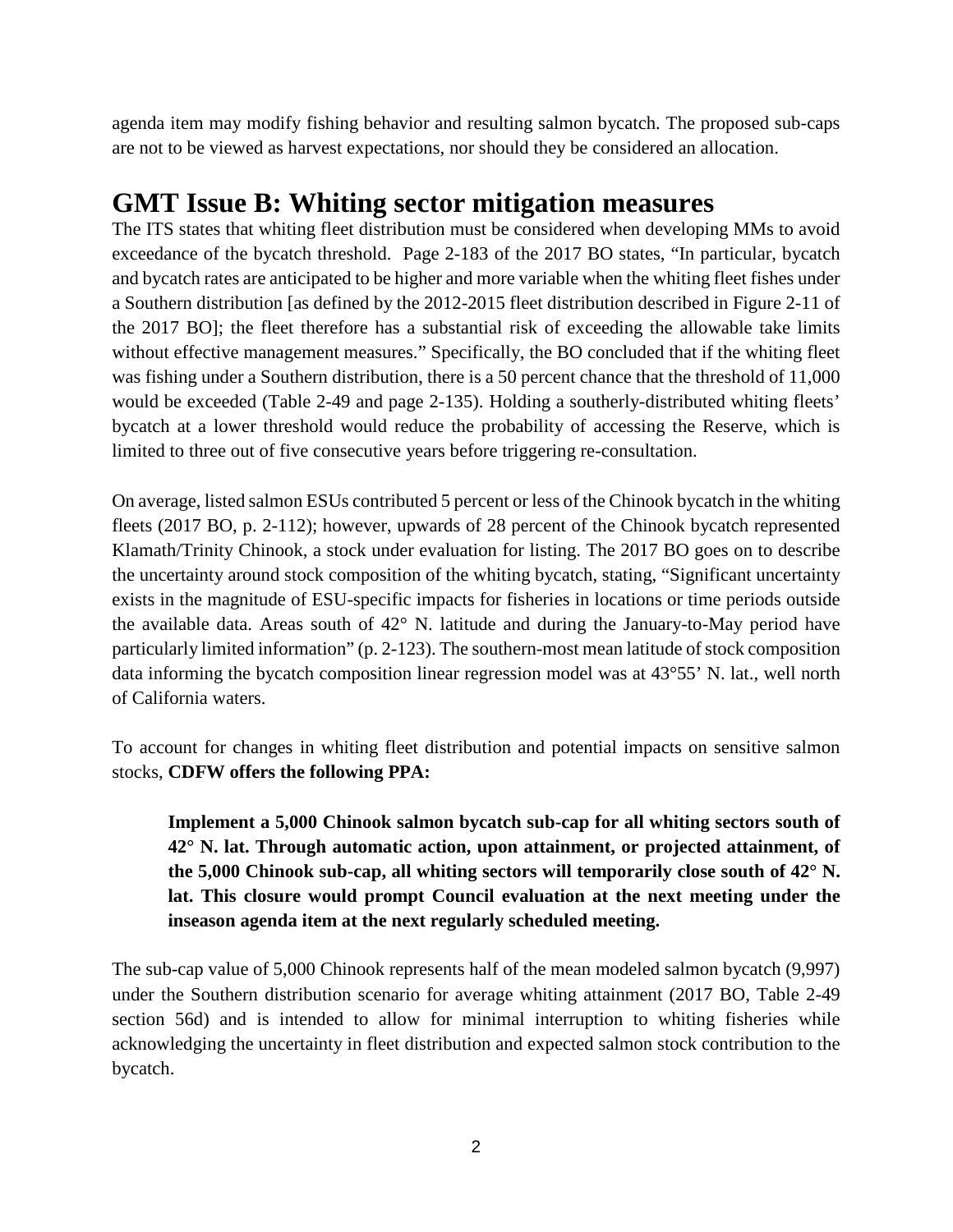Different California sub-cap thresholds may be considered. CDFW's intent is to seek additional information to inform the most appropriate sub-cap value between now and the June meeting. CDFW also seeks industry, public and other agency input on this value and the proposed automatic closure and potential re-opening mechanism between now and the June meeting.

## **GMT Issue C: Mitigation Measures for Non-Whiting Trawl**

As described in the [March 2018 GMT Report 1,](https://www.pcouncil.org/wp-content/uploads/2018/02/H5a_GMT_Rpt1_Mar2018BB.pdf) substantial uncertainty also surrounds the future of re-emerging mid-water and bottom trawl fisheries. Appropriate MMs for a revitalized mid-water trawl fishery are difficult to determine due to a lack of available data, and proposed changes to the RCA and block-area closures will have uncertain effects on bottom trawl fishing effort and location. The GMT noted, "There is insufficient data from 2011-2016 to investigate regional bycatch patterns for non-whiting midwater vessels since there were few hauls (482), and nearly all (90 percent) were north of Cape Falcon." However, historical mid-water trawl data suggests high salmon bycatch rates have been observed in the Eureka management area inside the 100 fathom contour (2017 BO, p. 1-13).

Further, distributing potential bycatch among diverse geographic areas may afford additional protections where stock contribution is uncertain. Currently, "Genetic data are not yet available for any sectors of the non-whiting fishery, and CWT recoveries are insufficient, given the low salmon bycatch, to estimate stock composition independently for those sectors" (2017 BO, p. 2- 123).

To account for bycatch volume and stock contribution uncertainty**, CDFW offers the following PPA:**

**Implement a 2,000 Chinook salmon bycatch sub-cap for all non-whiting trawl sectors south of 42° N. lat. Through automatic action, upon attainment, or projected attainment, of the 2,000 Chinook salmon bycatch sub-cap, all non-whiting trawl sectors will temporarily close south of 42° N. lat. This closure would prompt Council evaluation at the next meeting under the inseason agenda item at the next regularly scheduled meeting.**

The sub-cap value of 2,000 Chinook represents half of the mean modeled salmon bycatch (3,858 Chinook, 2017 BO, Table 2-52) and is intended to allow for minimal interruption to non-whiting fisheries and seamless commercial fixed-gear and recreational fisheries while acknowledging the uncertainty in participation and volume of salmon bycatch, and expected salmon stock contribution to the bycatch.

Similar to the proposed whiting fleet sub-cap described above, different California sub-cap thresholds for non-whiting trawl fisheries may be considered. CDFW's intent is to seek additional